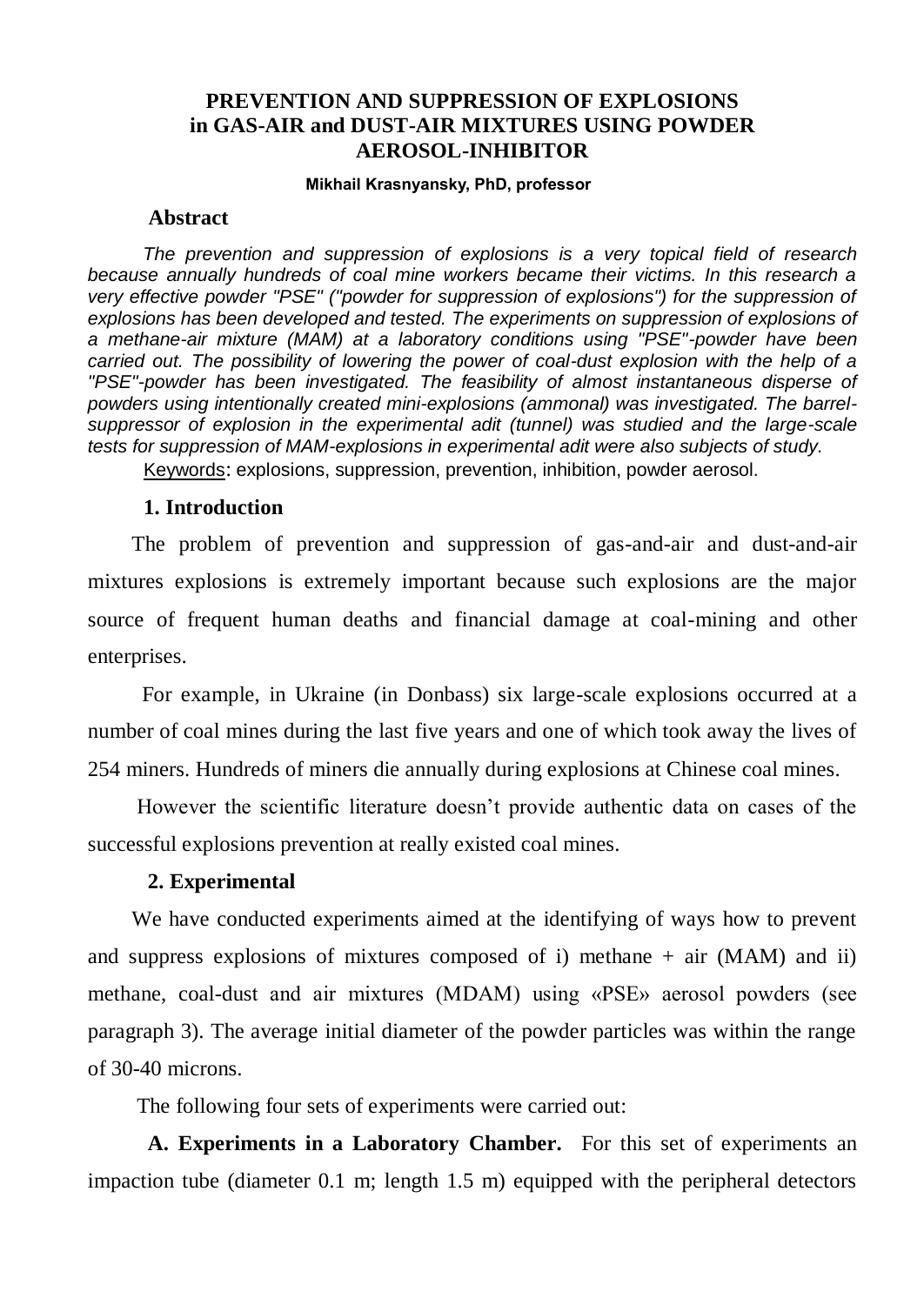providing automatic registration of all initial and final parameters was used (fig. 1). The experimental procedures in the explosive chamber were the following. Firstly, a vacuum  $(1.1 \cdot 10^3 \text{ Pa})$  was created using the pump 15, then the chamber was charged with the subsequently injected MAM and PSE. In other procedures, for example to simulate the *prevention* of the explosion MAM and PSE were introduced to the chamber simultaneously. During simulations of the *suppression* of a spreading explosion the PSE was injected 50 milliseconds later.



**Fig. 1 - Laboratory installation for the research of explosion-suppression efficiency using powders**

1 - chamber for detonation of gas mixtures; 2 - gate for sampling gas; 3 - photodiode; 5 oscilloscope; 6 - vacuum gauge; 7 - amplifier of the photodiode signal; 8 - manometer; 9 - amplifier of a tension; 10 - electrical ignition; 11 - high-voltage contactor; 12 - source of a high voltage; 13 - highvoltage condenser; 14 - vacuum - contact; 15 - vacuum pump; 16 - three-running tap; 17 - automatic sampling of a powder; 18 - mixer for the preparation of gas mixtures; 19 - tap; 20 - powder sprinkler.

 **B. Experiments in a restricted tube.** In a metallic tube of large diameter (diam. 1.45 m, length 150 m; the tube is closed from one side) - fig. 2.

 **C. Experiments in a concrete adit (tunnel)** - 1.7m x 1.8m x 180m; the tunnel is closed from one side. Our numerous experiments in the tunnel have shown frequent cases when the dense "powder cloud" suppresses explosion, but in some seconds after the partial precipitation of cloud a flame appear suddenly which "jumps out" (penetrates) the border of a cloud and runs away through the "non-burnt" MAM (which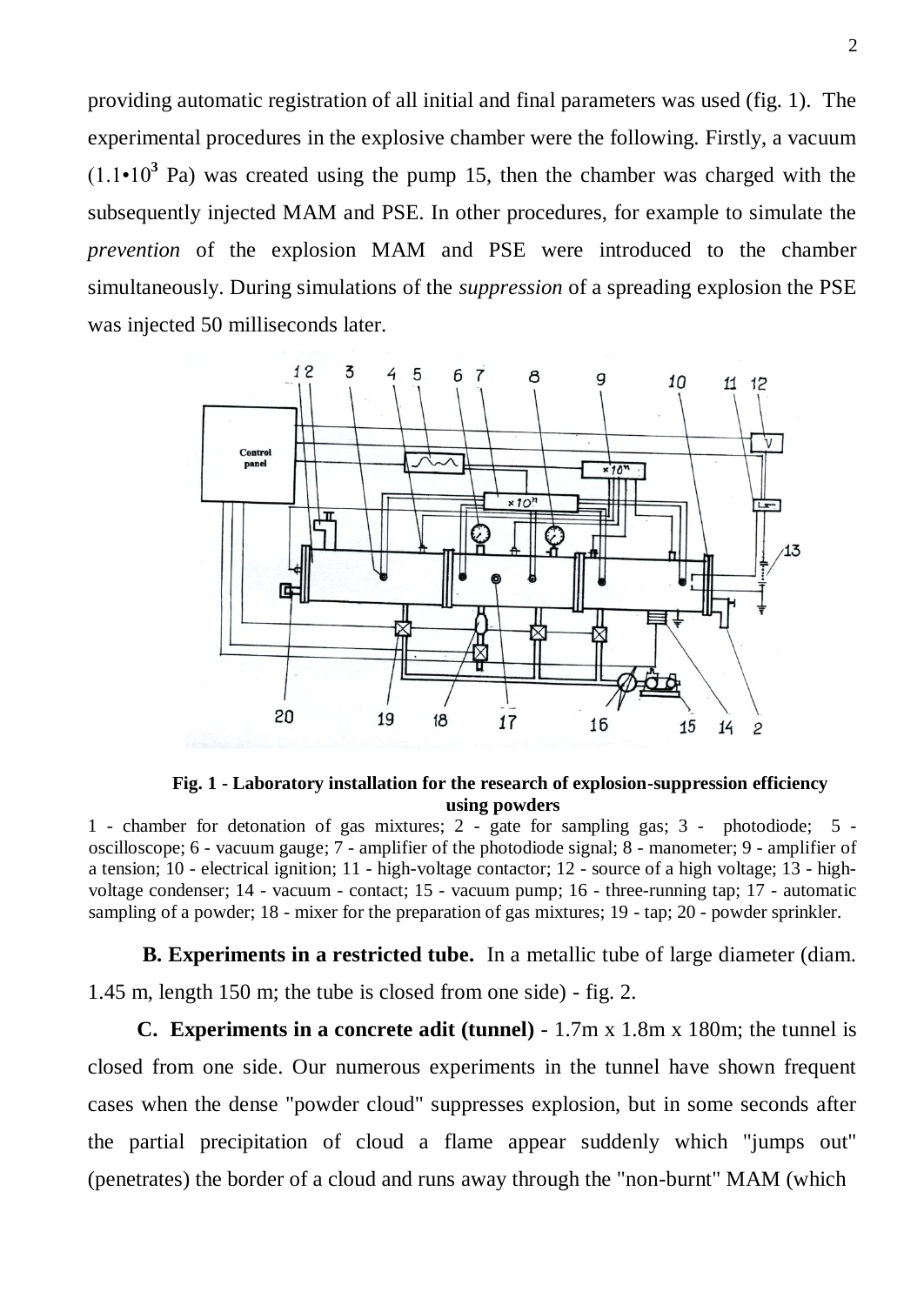

**Fig. 2 - The schema of testing in the experimental tube** 1 - detonator; 2 - MAM (10% CH<sub>4</sub>); 3 - coal dust; 4 - polyethylene membrane; 5 - PSE-powder; 6 - pressure-detector; 7 - flame-detector.

the blast wave allocated along all the tunnel) for 50-100 meters. Therefore we consider the experiment on the explosion suppression as successful one only when the detector moves for 100 m from the center of explosion and when it doesn't fix a flame.



**Fig. 3 - The schema of testing in the experimental edit (tunnel)** 1 - electrical ignition; 2, 5 - explosion-detectors; 3, 7 - suppressors with "PSE"; 4 - MAM (10% CH4); 6 - polyethylene membrane; 8 - pressure-detector; 9 - flame-detector.

**D.** The measurement of the KCl-"cloud" diameter at its dispersion by energy of the "mini-explosion" and also the moment of the suppressor operation with the PSEpowder were fixed with the help of a high-speed movie camera.

# **3. Selecting an optimal powder composition**

 It is important to understand that the physical and chemical processes in the epicenter of an explosion essentially differ from normal processes of combustion, therefore the conventional fire-extinguishing agents and equipment (among these are the pyro-aerosols) are completely inadequate to deal with such explosions. Firstly, because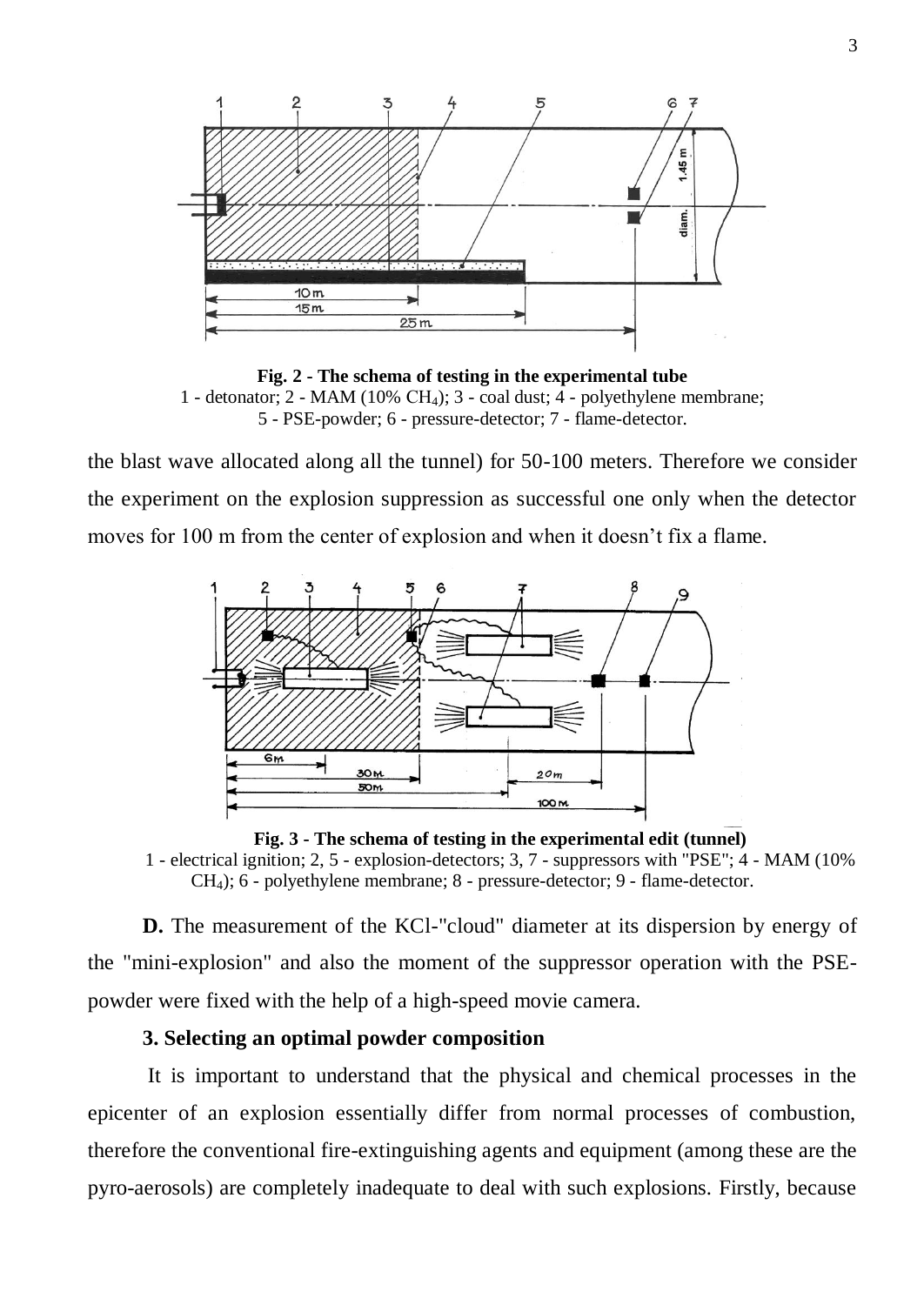of their low ability for the quick heat absorption and secondly, because their responsiveoperation time (in average, 1-5 minutes) is too long.

 The velocity of movement of an exploding MAM in the first part of its way (10-50 m from the ignition point) increases to 200-300 m/s (Fialkov, 1996). After 150 m of way it is close to the detonation velocity (1500-1800 m/s). This implies that at the distance from the location of the MAM flash up to the nearest explosion-protection systems, for example, 20 m the explosion "would run" this distance for 0,07-0,1 seconds. I.e. these split seconds are that maximal duration which is necessary for the full operation of an automatic system of explosion extinguishing.

 The powder selected for the suppression of explosions needs to be very different from the conventional fire-suppressing powders since the reactions taking place during burning greatly differ from those in the epicenter of an explosion. If in a flame free radicals are formed by means of the chain reactions of type  $O_2 + H = O + OH$  or  $CH_4 +$  $OH = CH<sub>3</sub> + H<sub>2</sub>O$  [Semionov, 1957; Gardiner-Jr, 1985), then the temperature in an epicenter is >2000 °С and there is a direct destruction of chemical bonds between atoms of fuel and oxidizer:  $O_2 = O + O$  or  $CH_4 = CH_3 + H$  (Basevich, 1975).

 We have selected two substances which we believe will be efficient in removing heat from the epicenter of the explosion-  $(NH4)_{2}SO_{4}$  (ammonium sulphate) and  $(NH)_{2}CO$  (urea). The simple calculations with the use of the traditional thermochemical and thermodynamic methods of the heat absorption arising from their complete decomposition give the result - 4,7 kJ/g for  $(NH4)_2SO_4$  and 5,5 kJ/g for  $(NH)_2CO$  (for reference: water -  $3,6$  kJ/g).

 The ammonium phosphate and urea DTA analysis show that the ammonium phosphate essentially loses its weight starting from 180 up to 250°С (in 32 minutes 40 % weight loss), while urea in the interval of 130-340°С for the SAME TIME loses 60 % of its weight.

We have measured the "duration of a semi-decomposition" of these substances (i.e. the relative time of loss of half of weight at heating in the vertical ceramic furnace at 1000°С; a ceramic vessel with the substance drowned in a furnace is fastened to the metal thread of electronic scales; the "duration of a semi-decomposition" of NaHCO<sub>3</sub> is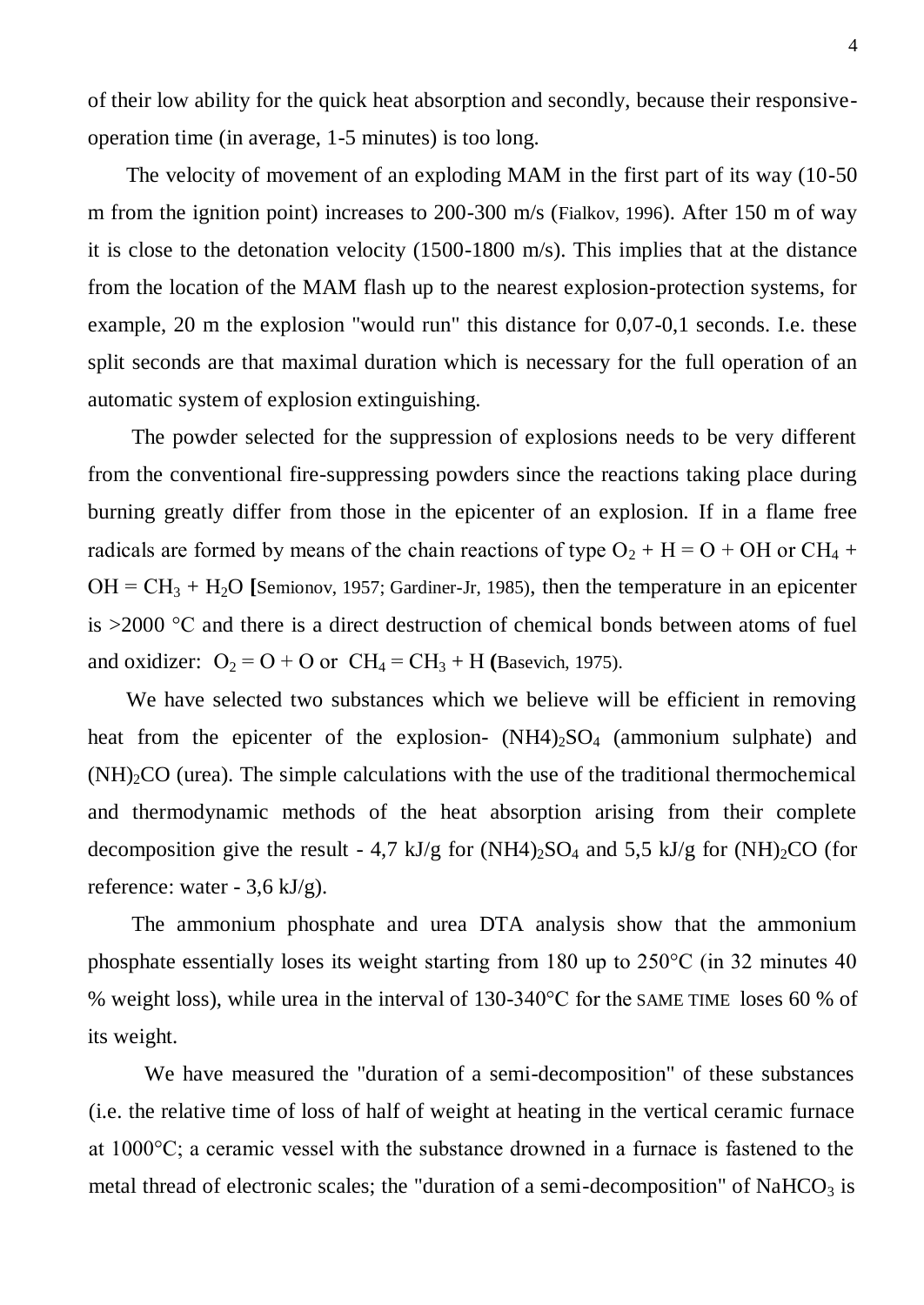accepted as a unit). This clearly demonstrates that this parameter for  $(NH_4)_{2}SO_4$  (466,8) is 85 times higher than for  $(NH)_{2}CO$  (5,5). It means that while 1 gram of the ammonium sulfate will be fully destructed having swallowed up at a flame 4,7 kJ, the urea will have swallowed up 85 x  $5.5 = 467$  kJ. I.e. at the explosions suppression the kinetic parameters have much greater values, than thermodynamic ones!

 In order to intensify the explosion-suppression effect we have added a wellknown inhibitor KCl (Jensen, 1979) (moreover, the researches made by V. Pak show that KCl is evaporated in a flame **(**Pak, 1985). In the article (Corecki, 1987) the influence of the fine-pounded inorganic salts on the suppression of coal dust explosion was investigated; the following results were obtained:  $(NH_4)_2SO_4$  - 16,7 mas.%, NaHCO<sub>3</sub> - 32 %, KCl -35,2 %. Thus, the explosion-suppression "PSE"-powder of the following optimum structure has been elaborated: urea-78%, KCl- 20%, modified fumed silica (aerosil  $SiO<sub>2</sub>--CH<sub>3</sub>$ ) - 2%. The average diameter of particles of the powder should be between 30-40 µ (rationale of the surprisingly large diameter - see below).

## **4. Results and Discussion**

 **4.1)** Two series of the explosion-suppression experiments were carried out in the laboratory tube. It is necessary to note that real speeds of the MAM-burning at coal mines and other similar tunnels (which have a correlation diameter/length 1:15-1:45) have quantity within the limits of 200-800 m/s, i.e. "between" the deflagration and the detonation (it is area of the "double non-stationary bursts (tearings)" – this study is executed by the Academy of Sciences of the USSR (Shchelkin, 1963).

In the first series the prevention process was simulated and the PSE-powder was added to the MAM simultaneously with the ignition (Fig. 4). In the second series to simulate the suppression of a spreading explosion the powder was added to MAM 50 milliseconds after the ignition (Fig. 5).

As can be seen on the Figure 4 the explosion is prevented at the 10  $g/m<sup>3</sup>$ concentration of the powder (curve 5); at the lower concentrations (2.9, 5.6 and even 8.5  $g/m<sup>3</sup>$ ) the explosion continues with almost no decrease in the maximum pressure. In other words, the process of prevention of the explosion has distinctly «threshold»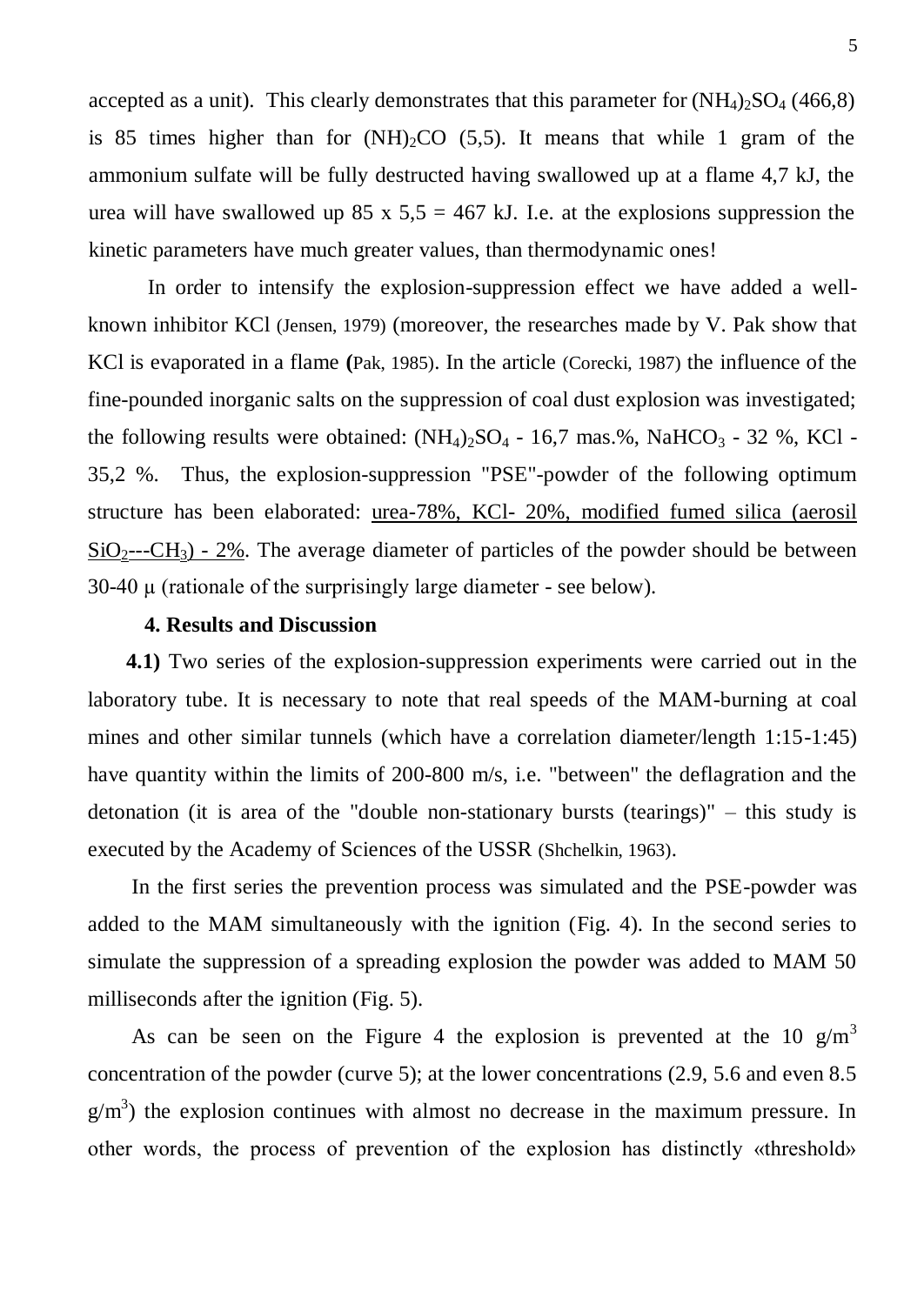nature: if 100% of a concentration of the agent for the suppression of explosion is not present inside the volume



**Fig. 4 - Explosion prevention of a methane-air mixture (MAM) by "PSE"-powder at the initial stage in a laboratory tube:**

1-pure MAM; PSE concentrations in MAM: 2- 2.9 g/m<sup>3</sup>; 3- 5.6 g/m<sup>3</sup>; 4- 8.5 g/m<sup>3</sup>; 5- 10.1 g/m<sup>3</sup> (explosion is prevented at the initial stage)



**Fig. 5 - Suppression of the developed methane-air mixture explosion (MAM) by "PSE"-powder in a laboratory tube:** 1- pure MAM; PSE concentration in MAM: 2 - 290  $g/m^3$ ; 3 -330  $g/m^3$ ; 4-420  $g/m^3$  (explosion is suppressed)

then the effect of the explosion prevention is eliminated (even with 90% concentration achieved!). But the presence of some quantity of powder aerosol in MAM not influencing on the explosion pressure considerably influences on other parameter- the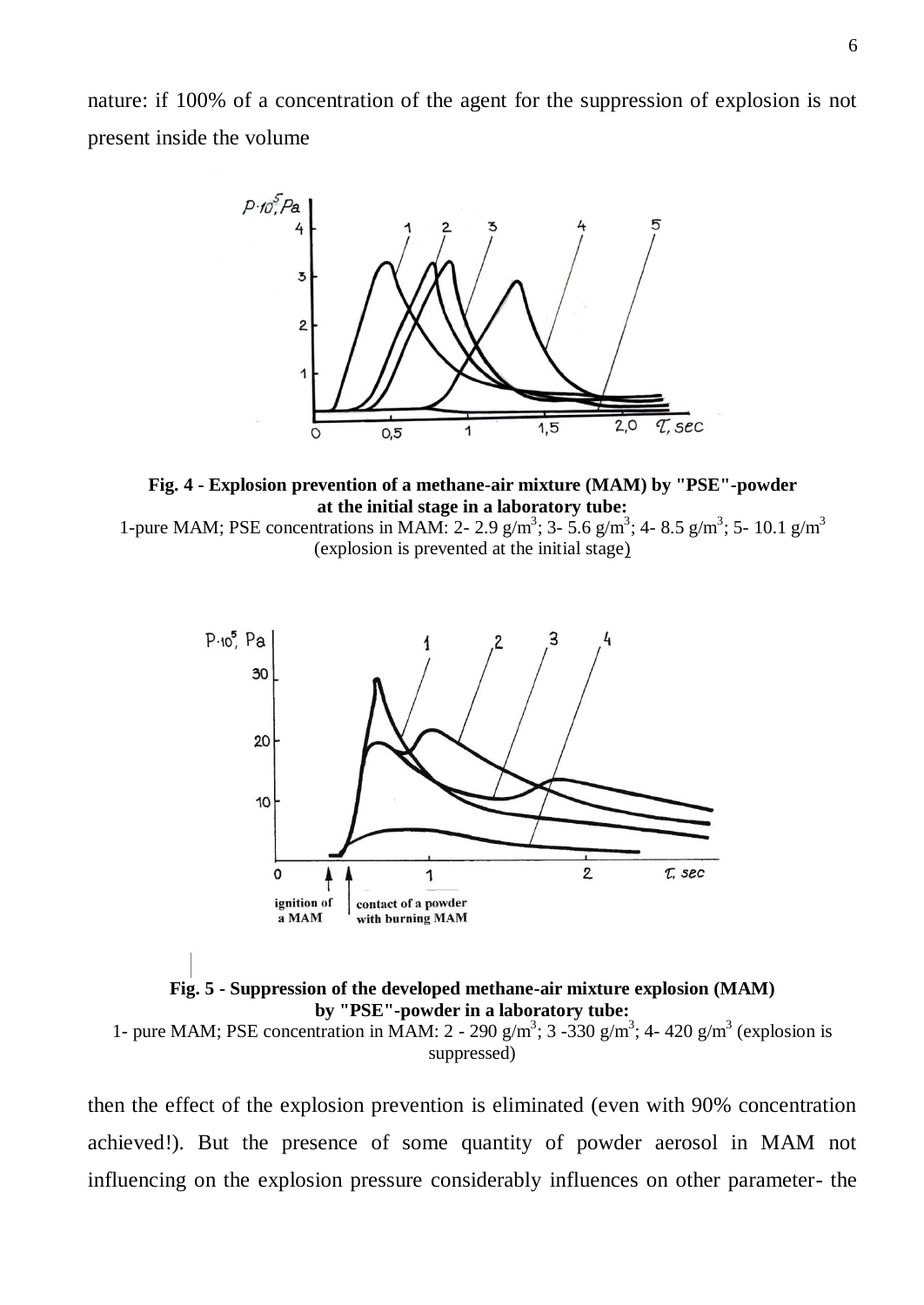lagging time of explosion (the time of induction). On the Figure 4-5 it can be seen by lengthening of the left acclivous part of curves 1-4: in the lagging of the explosion of pure MAM was 100 milliseconds (curve 1), it increases three times when 5.6  $g/m<sup>3</sup>$  of PSE-powder is added to MAM and in seven times when 8.6  $g/m<sup>3</sup>$  is added.

 In case of suppressing the developed explosion (fig. 5) the increase of the volume concentration of the PSE-powder in MAM evidently causes the decrease of a maximum gas-pressure from 29 $\cdot 10^5$  Pa for pure MAM down to  $19 \cdot 10^5$  Pa (330 g/m<sup>3</sup>, curve 3). It is interesting that there is a second maximum on the curve  $(13 \cdot 10^5 \text{ Pa})$  which is explained by the secondary ignition of MAM after precipitation of the main part of the PSEpowder "aerosol cloud" mass. At last, at the concentration of 420  $g/m<sup>3</sup>$  the suppression of the explosion has occurred (curve 4) - the gas-pressure sharply decreases to zero. It should be noticed that for the suppression of the initial stage of the explosion the consumption of the powder inhibitor is 40 times less than for the suppression of the gasair-mixture burning and which reached high speeds, close to a detonation. These data are close to Sholl result (Sholl, 1979)**,** where flame with the speed of 70 m/s was suppressed by 6.5 kg/m<sup>2</sup> of a powder («Tropolar»), and with 2000 m/s - 210 kg/m<sup>2</sup>, i.e. 30 times more.

 **4.2)** There are two principal methods of supplying inhibitor to the epicenter of an explosion: i) using the energy of a compressed gas (as in fire-extinguishers) and ii) the method in which the energy of the "micro-explosion" of a small quantity of an explosive (of ammonite type) is used. For the purpose of the explosion suppression, taking into account the very short time limit of 100 milliseconds, the only practical method is the second. In our experiments the KCl powder (with the average diameter 250 microns) was placed into thin polyethylene bag together with the ammonite and detonator (3.4 kg of KCl and 0.15 kg of ammonite) - Fig. 6. Judging by Fig. 6 the «powder cloud» of 3 m in radius formed within 20 milliseconds after detonation (after spraying by explosion of the ammonite). The fractional analysis of KCl powder particles (using copper sieves and phase-contrast optical microscopy at 945 x magnification [**1**]) showed that using the explosion method an additional milling effect on the particle size arising from the energy of explosion is also present.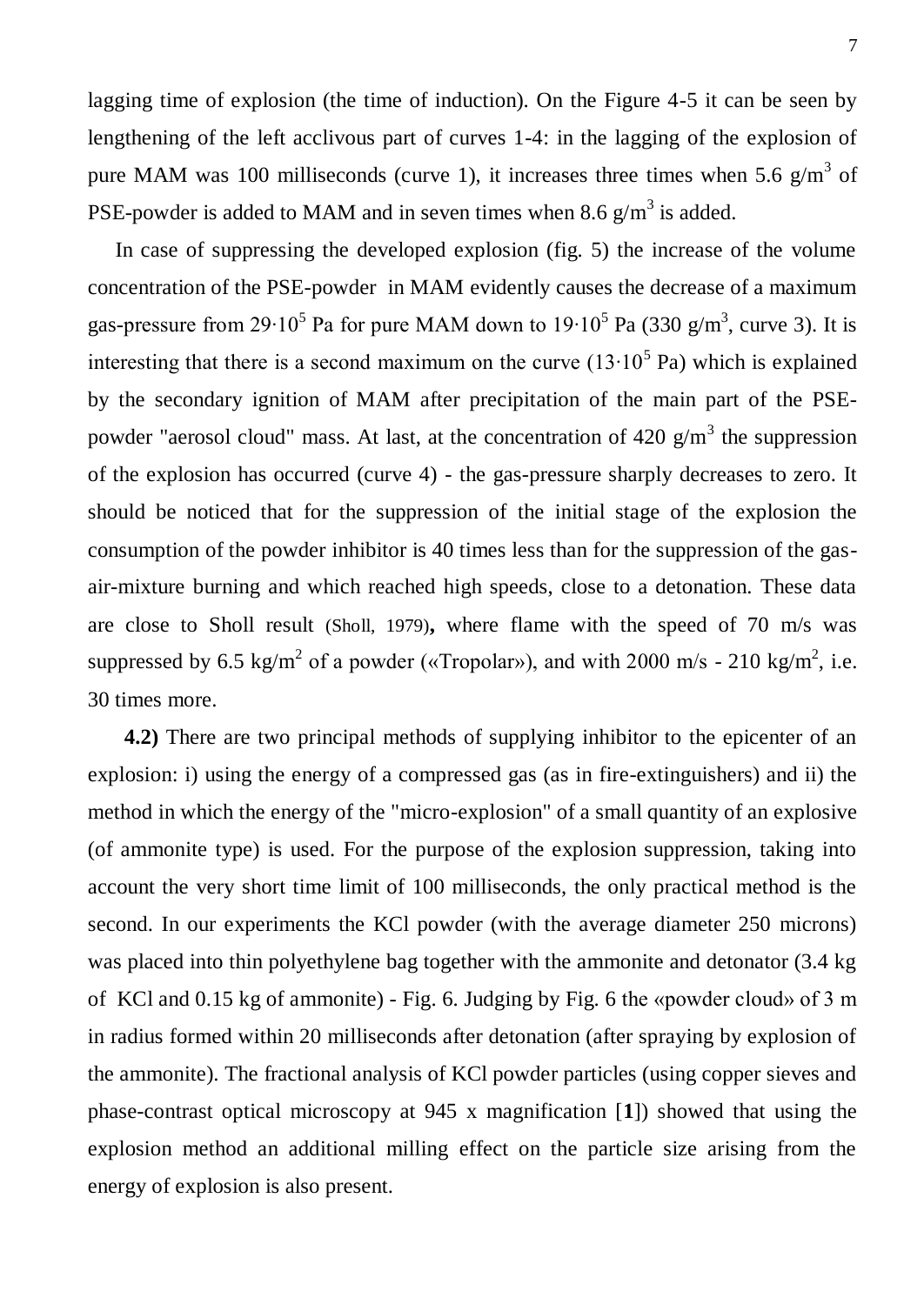For example, before spraying the average diameter of the KCl particles was 250 microns, while after spraying with the help of ammonite it became 8-9 times less, i.e. 25-30 microns ( Table 1).

| Fraction, $\mu$ | Mass part, %    |                |
|-----------------|-----------------|----------------|
|                 | before spraying | after spraying |
| more 1000       | 11.7            | 1.0            |
| 1000-400        | 37.8            | 3.7            |
| 400-200         | 21.1            | 8.5            |
| 200-100         | 15.8            | 20.3           |
| 100-50          | 6.7             | 14.2           |
| less 50         |                 | 52.3           |

**Table 1. Milling of KCl particles by energy of a mini-explosive explosion** 

Thus, using the explosion energy to spray powder aerosol provides the required speed of action of the explosion-suppressing devices. In addition, the efficiency of the powder aerosol is increased, firstly, due to the considerable increase of the fine fraction (i.e. of the total aerosol surface) and secondly, due to the fact that this surface is freshlyformed and has a high chemical activity. For this reason, the optimum particles size of powder for the explosions suppression (in contrast to an extinguishing aerosol) should not be less than 30-50 μ. To mill such powders to still smaller particles sizes would be superfluous, because it is made by the explosion energy!



**Fig. 6 - Dynamics of increase of the KCl "aerosol cloud" radius vs time during its dispersal by mini-explosion**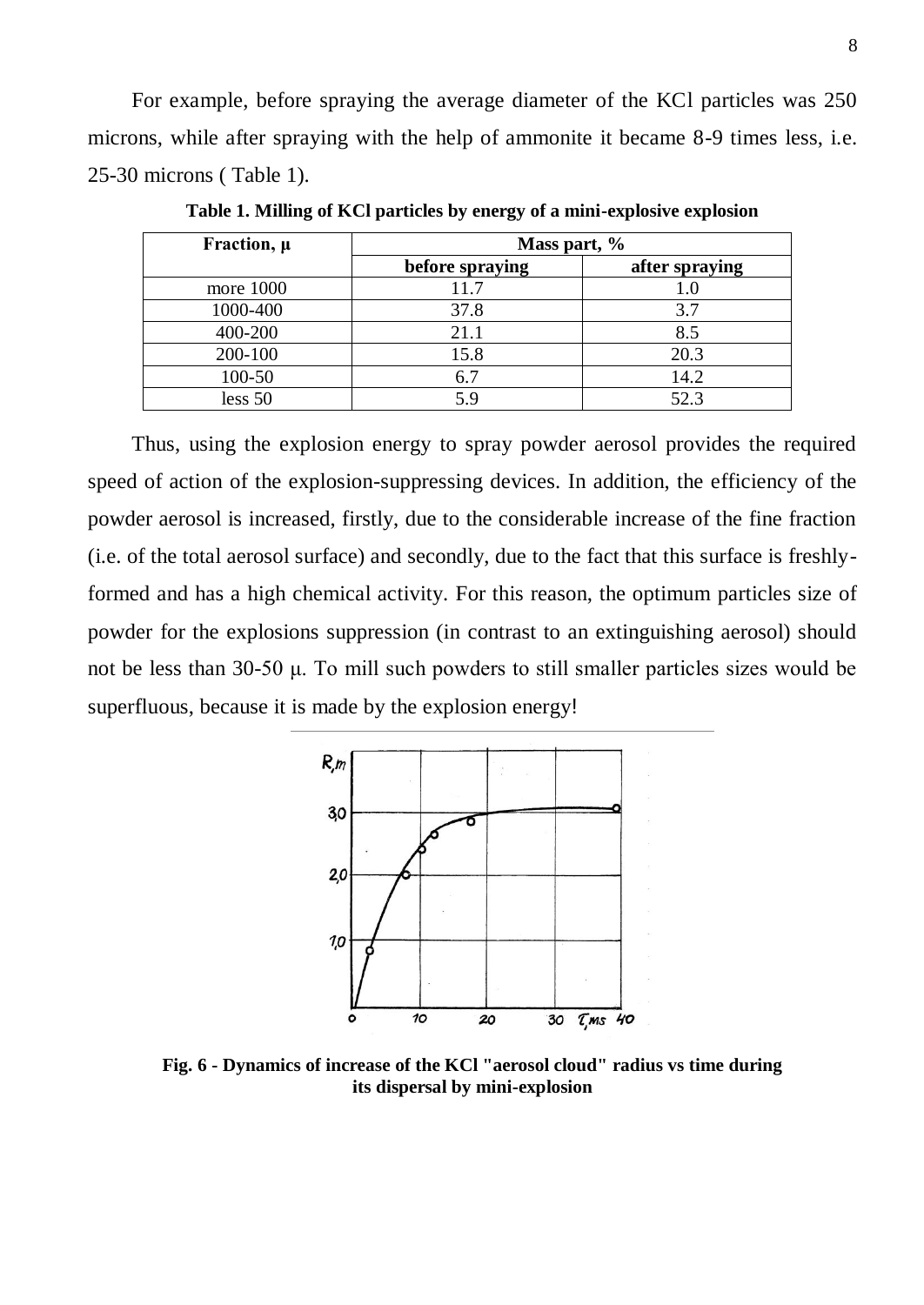## **5. Large-scale tests on explosion suppression**

**5.1)** The testing of PSE-powder efficiency under the conditions of suppressing dust-and-air mixtures explosions has been carried out in a metallic tube (diam. 1.45 m, length 150 m; the tube is closed from one side; Figure 2). The 15 m of the adit (tunnel) was coated with the coal dust (20 kg), and above it the PSE-powder was placed (4 kg), i.e. the ratio is 0.2 kg of powder per kg of coal dust. At ten meters distance from the source of ignition in the tunnel a polyethylene diaphragm was placed and the closed volume (30  $\text{m}^3$ ) was filled with the methane to reach its final concentration of 10% in the air. The monitoring of the explosion was carried out with pressure detectors (PD) and a flame detector (FD) placed at 25 m distance from the source of ignition.

The researches of some authors (for example (Ishihama, 1979) showed that a large mutual decrease in the limits of the methane-air and coal dust mixtures ignition takes place. For example, the upper limit of explosion of a coal dust doubles at the presence of the methane (6 %) in the air (from 1500 up to 3000  $g/m<sup>3</sup>$ ) and presence in the air of a coal dust of 50-100  $g/m^3$  in 2,5 times lowers a limit of the methane ignition (from 5 up to 2 %).

 In a coal dust explosion in the experimental adit "Tremonia" (Germany) with a cross-section of 8 m<sup>2</sup> the maximal pressure of explosion was found to be  $18 \cdot 10^5$  Pa (Michelis, 1987).



**Fig. 7. - Oscillogram of the methane-air mixture (MAM) and coal dust**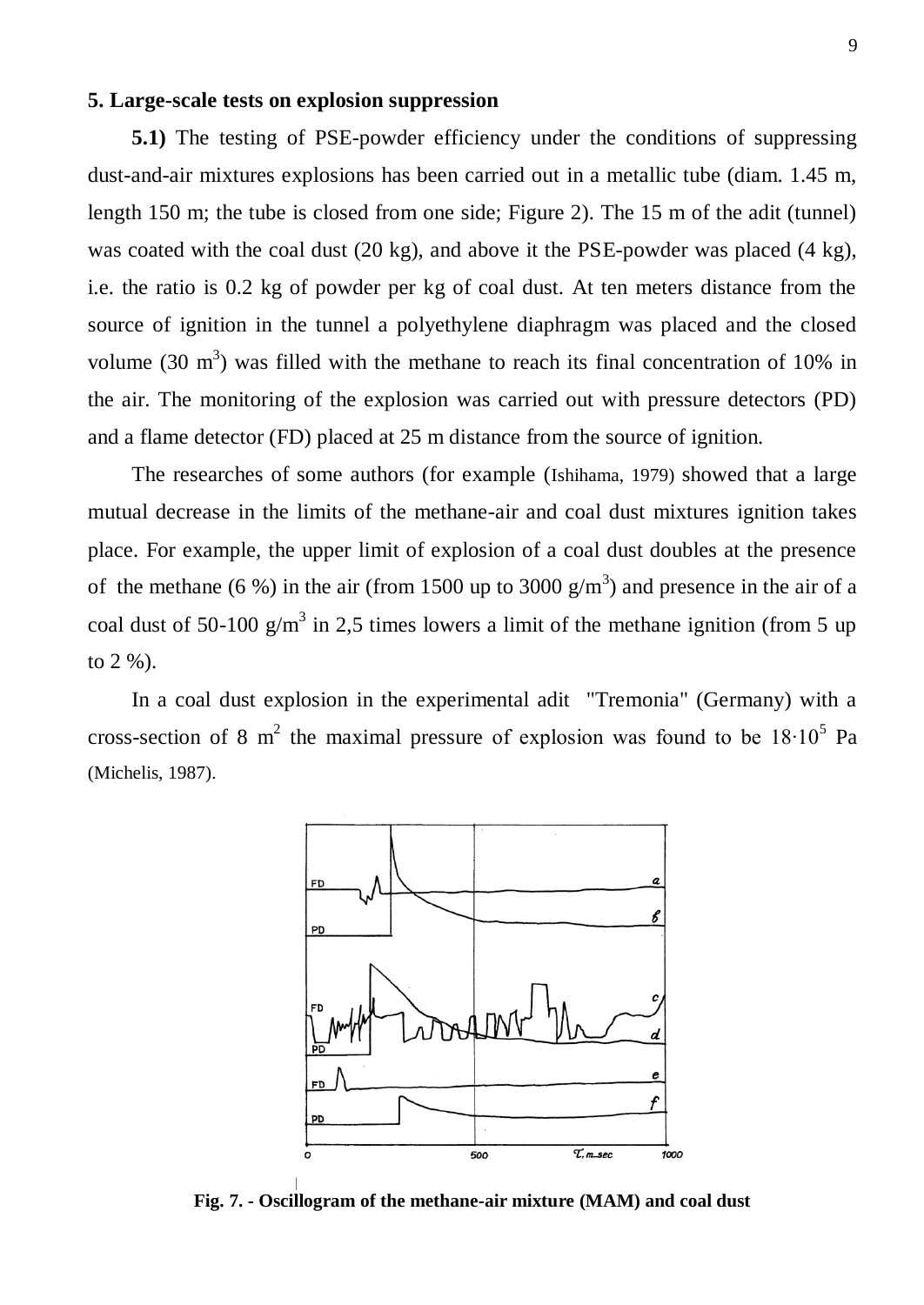#### **explosion in experimental tube: a, b**- pure MAM; **c, d**-MAM and coal dust  $(1 \text{ kg/m}^2)$ ; **e, f**- MAM, coal dust  $(1 \text{ kg/m}^2)$  and PSE  $(0.2 \text{ kg/m}^2)$

On the Fig. 7 the typical oscillogram of these processes is shown. When the explosion of "pure" MAM takes place the detectors show the presence of a flame (curves a, b). During the methane and coal dust explosions (curves c, d) the explosion's pressure increased to  $6.10^5$  Pa (due to participation of coal dust). At the same time, the FD registered almost continuous outbursts during the period up to 1 s (curve  $\langle \langle c \rangle$ ), this underscores the danger of the uncontrolled coal dust at coal mines. During the next experiment the coal dust had been strewn by PSE at a ratio of 0.2 kg per kg of dust. The outburst of MAM from the source of ignition (curve «e») took place at a low explosion pressure -  $1.2 \cdot 10^5$  Pa (curve «f»); further, practically straight lines are observed in the oscillogram - it denotes suppression of the MAM explosion by powdered PSE and the nonparticipation in explosions of a coal dust owing to its inhibition the same РСЕpowder.

**5.2)** For the large-scale tests we have elaborated an automatic powder explosionsuppressant device consisting of a single or several barrel-type sprayers and explosion detectors capable to instant operation. (fig. 8, 9).

The suppressor was developed on the basis of the open-ended glass-plastic tube of 0.2 m in diameter and having the length of 1.3-1.5 m; the detonator connected to the detector via amplifier is located in the middle of the tube. The rubber "cartridge" (bung) is intended to smooth out the maximum pressure onto the suppressor walls during the explosion of a mini-explosive. The tube is filled with PSE-powder from both sides (10 - 15 kg on each end). The ends of the tube are covered with an airtight polyethylene diaphragm and are supplied with special metallic annular sprayers. The mini-explosive operates in response to a signal from the detector and within 100 milliseconds on both sides of the suppressor a powder cloud with the length of 20-25 m is formed. The ejection of powder on both sides of the sprayer has two advantages: a) there is no «recoil» during operation b) even after successful suppression of an explosion the flame still often penetrates behind the suppressor, that is why it is also desirable to have a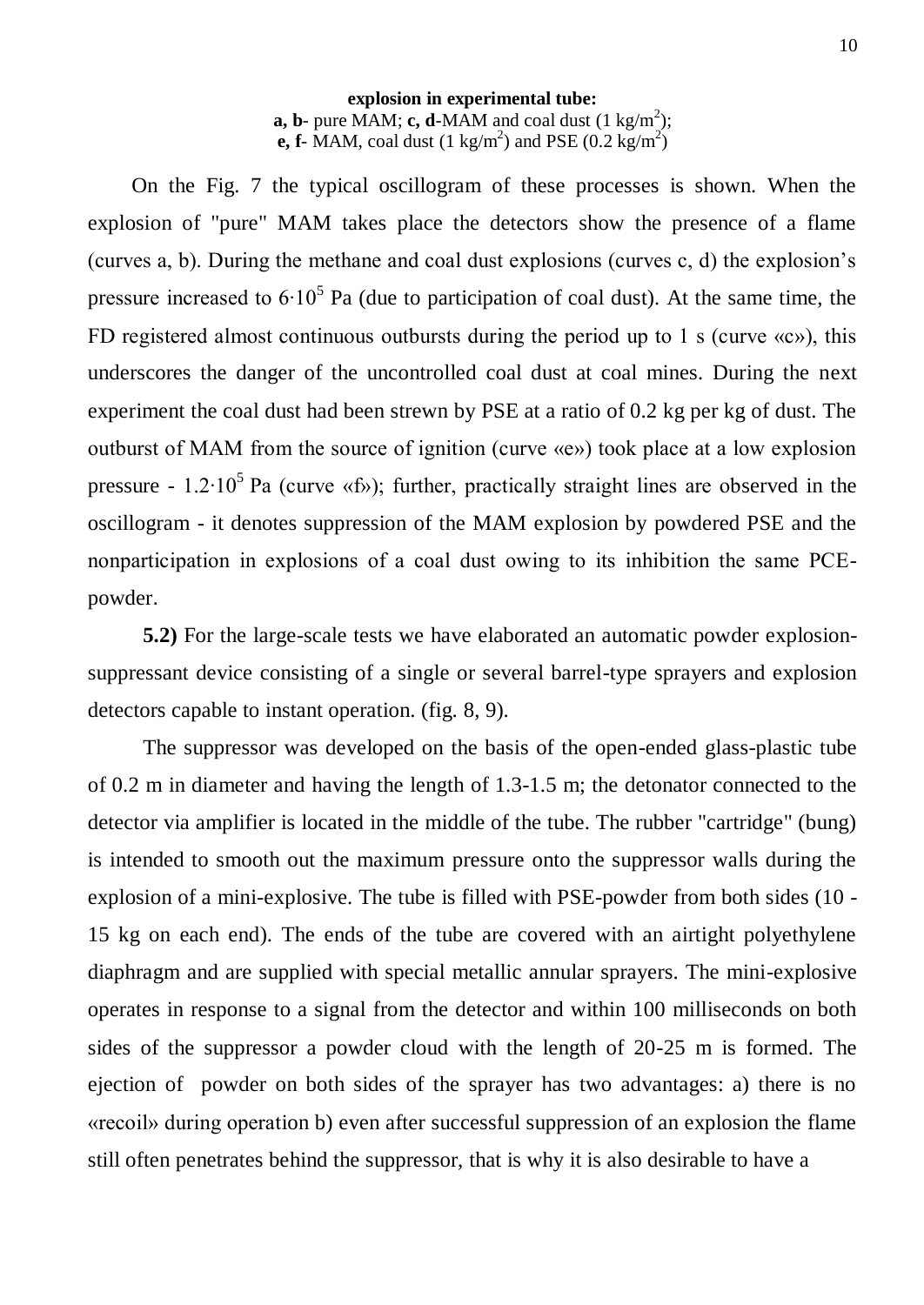

**Fig. 8. - Automatic double-action explosion suppressor:**

1 -1500 mm in diameter and 200 m long glass-reinforced plastic tube; 2- PSE-powder; 3 porous- plastic stopper (wad); 4- explosive substance (ammonal) with detonator; 5- metal dissector; 6- metal coupling; 7- thin polyethylene membrane; 8- rubber cartridge for absorption of explosion energy.

powdered cloud behind on the length of 10-15 m (for additional safety). The scheme of application of the explosion suppression device is given on the Fig. 3.



**Fig. 9. Explosion suppressor at the moment of action**  1, 3 - "aerosol cloud" (PSE-powder); 2 - suppressor.

**Note**: This suppressor was created for carrying out large-scale tests on suppression of explosions of methane in an experimental tunnel. For the use at a coal mine it will have to be modified and undergo more exhaustive testing.

**5.3)** The suppressors were tested in a concrete experimental tunnel (adit) - 1.7x1.8x180 m (fig.3). The 30 m of the tunnel were separated by the polyethylene membrane and this space was filled with 10% MAM. The electrical-ignition was made from the edge of the gas-filled section. A single suppressor (3) was placed in the gas-filled zone at a distance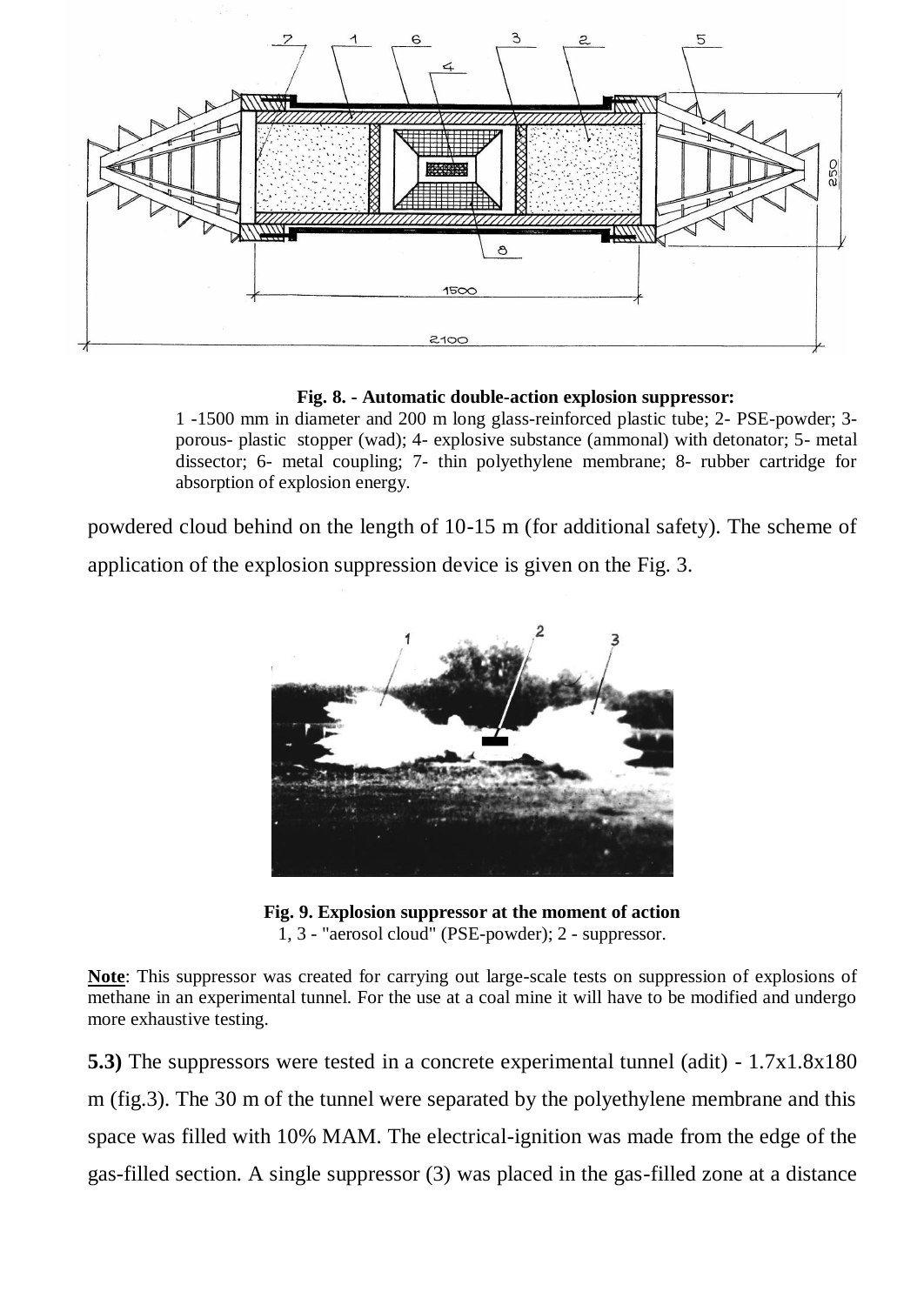of 6 m from the ignition, and the non-inertial detector of explosion (2) was close to the point of an ignition (simulation of explosion prevention; suppressors 7 and detector 5 were disabled). The detectors (2, 5) had function for the instant start of the suppressors only.

 For simulation of the developed explosion two suppressors (7) were placed beyond the gas-filled space and the detector (5) was in front of polyethylene membrane (suppressor 3 and detector 2 - were disabled). The result of operation of suppressors was fixed by the detector of pressure (8) and by the detector of flame (9). The flame velocity was calculated based on the oscillograms (flame-velocity up to 120-180 m/s). The test was considered successful if after operation of the suppressors not only the explosiondetector (8) did not register the pressure but and the flame-detector (9) did not register the outbreak of the flame.

#### The results of the experiments:

 A) In the case of the prevention of explosion imitation (flame-velocity up to 25-35 m/s) the PSE ratio is 0.15 - 0.2 kg/m<sup>3</sup> of the volume being protected;

 B) In the case of a developed explosion (flame-velocity up to 140-170 m/s) - the PSE ratio varies from 0.7 - 0.9 kg/m<sup>3</sup>;

 C) With the flame velocities more 200 m/s all currently available automatic means of the explosion protection are useless.

## **Conclusions and recommendations**

The above described laboratory investigations allow us to make the following conclusions:

- 1) The process of explosion suppression has a «threshold» character, i.e. for the suppression of explosions it is necessary to have strictly 100% of the explosionsuppressing agent simultaneously in each "micro-volume" of the space being protected.
- 2) Because the delay time of pure MAM explosion is approximately 100 milliseconds, it must be the complete maximum time of duration of an operation of the system of explosion protection as a whole.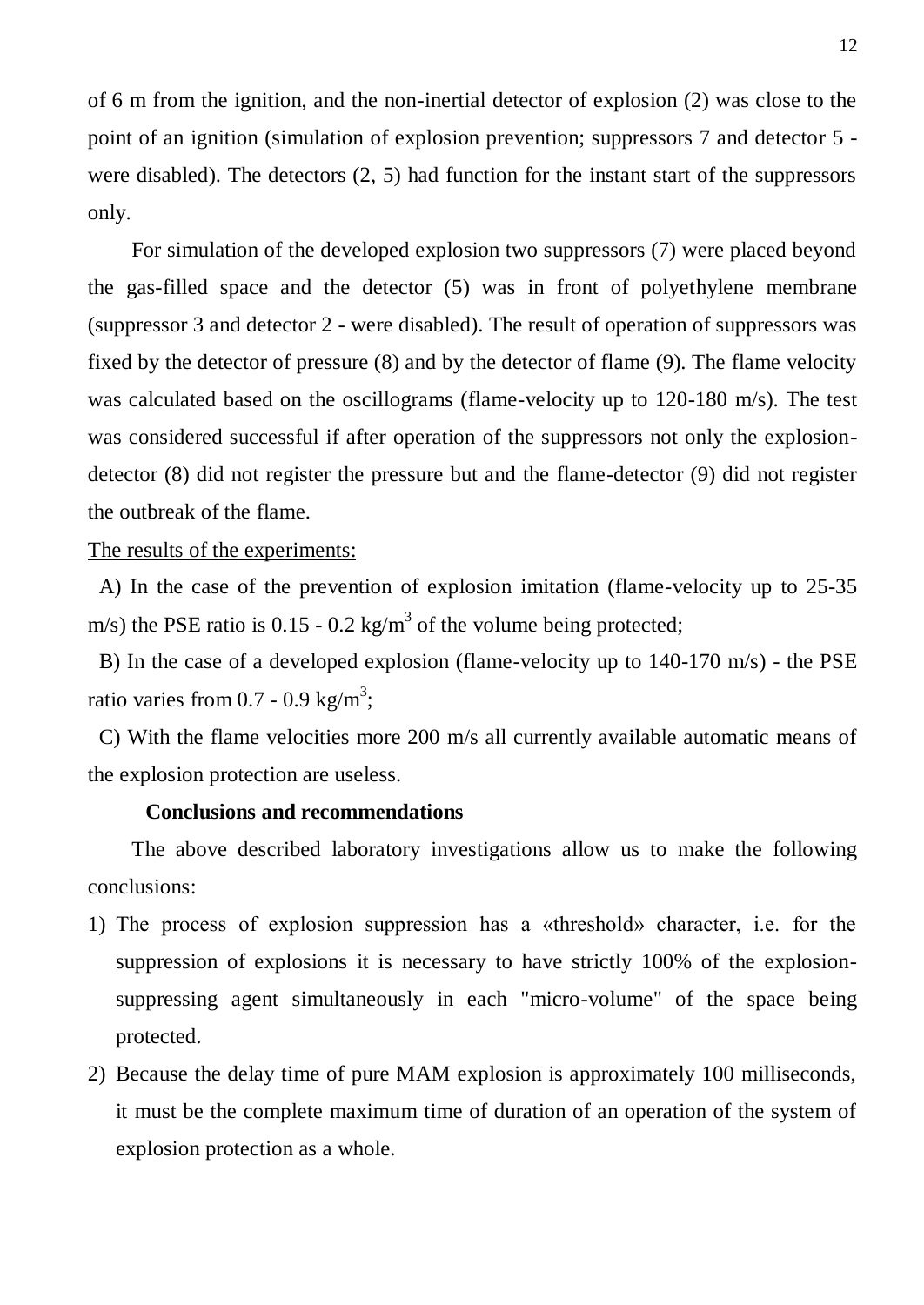- 3) Momentary and complete spraying of the explosion-suppressing powder aerosol is possible only using the energy of explosion of a mini-explosive.
- 4) With the increase in speed of a blast wave from 20-30 up to 180 m/sec (i.e. at the transition from the prevention of explosion to its suppression) the consumption of a powder grows very sharply.
- 5) The most promising components of powder aerosol for the protection or suppression of explosions are urea, KCl and NaHCO<sub>3.</sub>
- 6) The following consumption rates of powder inhibitor were established:
	- for the prevention of an explosion (flame velocity up to  $35 \text{ m/s}$ ) between 0.15 and  $0.20 \text{ kg/m}^3$
	- for the suppression of a developed explosion (flame velocity up to  $180 \text{ m/s}$ ) between 0.7and 0.9 kg/ $m<sup>3</sup>$
	- for the prevention of coal dust explosion- 0.2 kg per 1 kg of coal dust

 ♦ on the fig. 10 the probable scheme of application of powder-suppressors for the prevention of explosions at coal mine is shown.



**Fig. 10 - Automatic system for the suppression of explosions using PSE-powder:** 1 - explosion-detector; 2 - metallic safety; 3 - communication cable; 4 - adit column; 5 - suppressors; 6 - electronics.